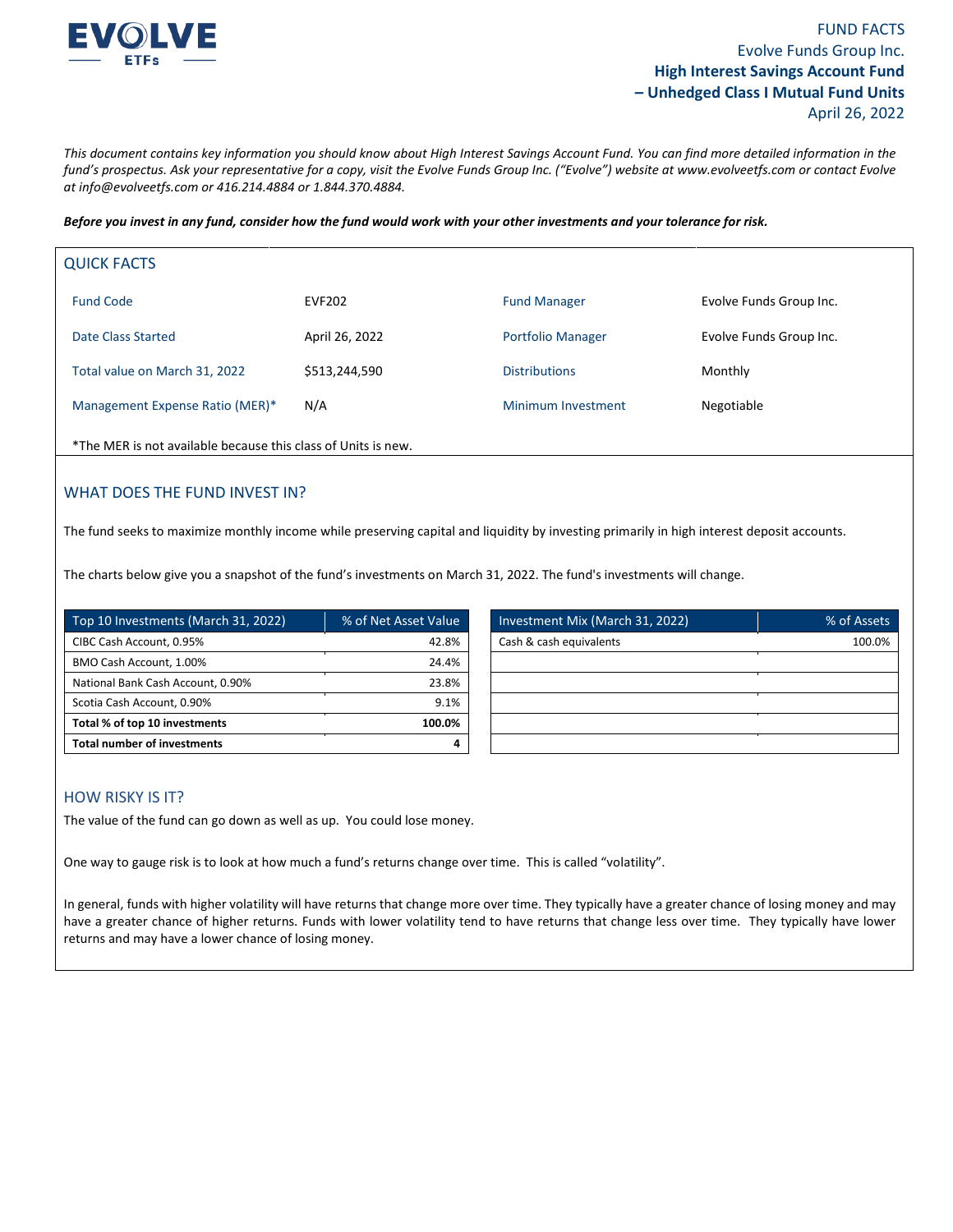

#### RISK RATING

Evolve has rated the volatility of this fund as **low**. This rating is based on how much the fund's returns have changed from year to year. It doesn't tell you how volatile the fund will be in the future. The rating can change over time. A fund with a low risk rating can still lose money.

| Low to Medium | Medium | <b>Medium to High</b> | High |
|---------------|--------|-----------------------|------|
|               |        |                       |      |

For more information about the risk rating and specific risks that can affect the fund's returns, see the "Risk Factors" section of the fund's prospectus.

### NO GUARANTEES

Like most mutual funds, this fund does not have any guarantees. You may not get back the amount of money you invest. Although the fund primarily invests in bank deposit accounts, the fund is not covered by the Canada Deposit Insurance Corporation or any other government deposit insurer.

## HOW HAS THE FUND PERFORMED?

This section tells you how Unhedged Class I Mutual Fund Units of the fund have performed, with returns calculated using the fund's NAV. However, this information is not available because this class of Units is new.

| YEAR-BY-YEAR RETURNS                            | This section tells you how Unhedged Class I Mutual Fund<br>Units have performed in past calendar years.                                             | This information is not available because this<br>class of Units is new. |
|-------------------------------------------------|-----------------------------------------------------------------------------------------------------------------------------------------------------|--------------------------------------------------------------------------|
| <b>BEST AND WORST 3-MONTH</b><br><b>RETURNS</b> | This section shows the best and worst returns for the<br>Unhedged Class I Mutual Fund Units in a 3-month period.                                    | This information is not available because this<br>class of Units is new. |
| <b>AVERAGE RETURN</b>                           | This section shows the value and annual compounded rate<br>of return of a hypothetical \$1,000 investment in Unhedged<br>Class I Mutual Fund Units. | This information is not available because this<br>class of Units is new. |

## WHO IS THIS FUND FOR?

Investors:

- seeking exposure to high interest deposit accounts;
- that are looking for a liquid, short term investment; and
- want to receive regular monthly cash flows (if any).

## A WORD ABOUT TAX

In general, you'll have to pay income tax on any money you make on a fund. How much you pay depends on the tax laws where you live and whether or not you hold the fund in a registered plan, such as a Registered Retirement Savings Plan or a Tax-Free Savings Account.

Keep in mind that if you hold your fund in a non-registered account, fund distributions are included in your taxable income, whether you get them in cash or have them reinvested.

# HOW MUCH DOES IT COST?

The following tables show the fees and expenses you could pay to buy, own, and sell Unhedged Class I Mutual Fund Units of the fund. The fees and expenses – including any commissions – can vary among classes of a fund and among funds. Higher commissions can influence representatives to recommend one investment over another. Ask about other classes, funds and investments that may be suitable for you at a lower cost.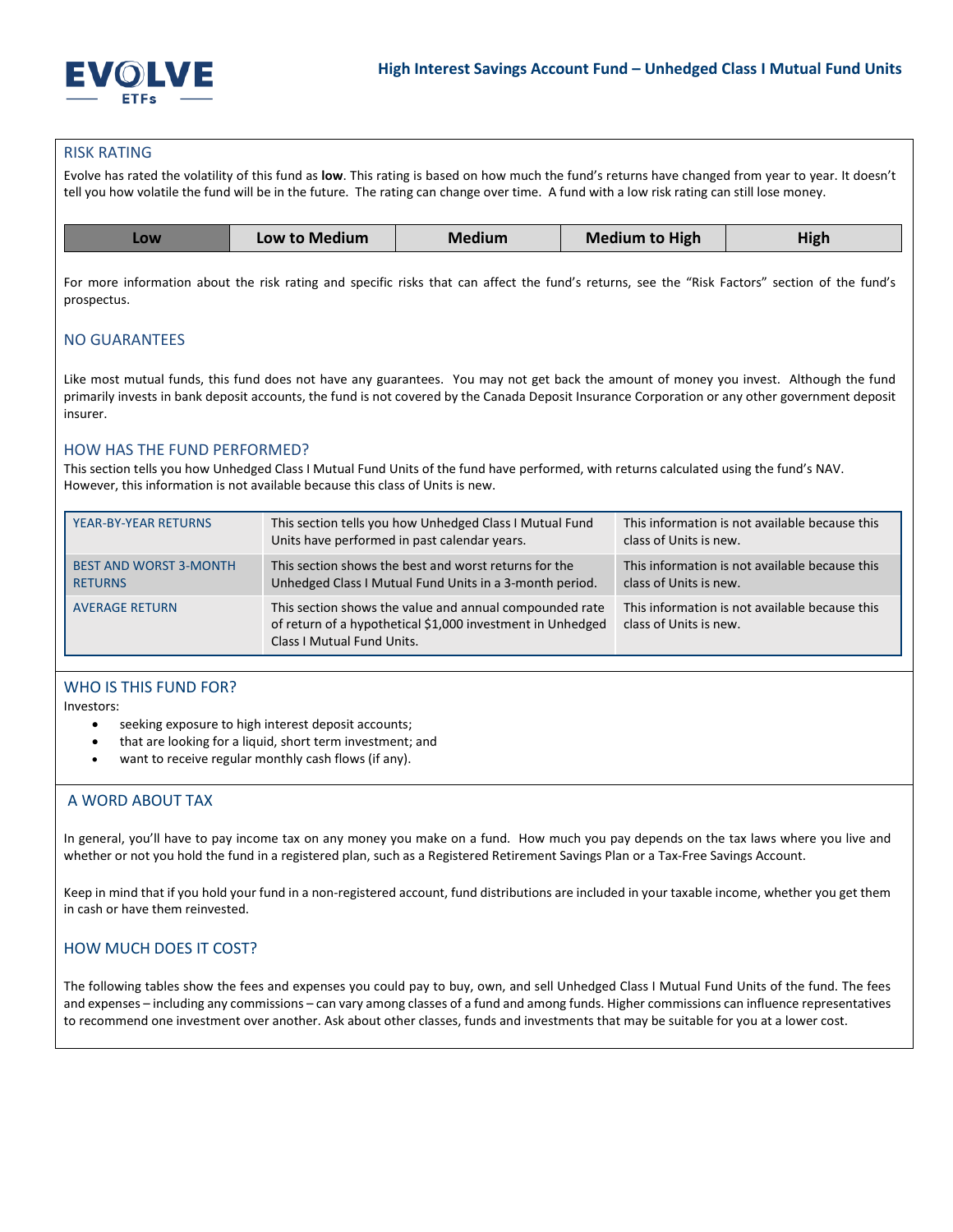

## 1. Sales charges

There are no sales charges applicable to the Unhedged Class I Mutual Fund Units.

### 2. Fund expenses

You don't pay these expenses directly. They affect you because they reduce the fund class' returns. The fund class' expenses are made up of operating expenses, fund costs and trading costs. The management fee is paid directly by the unitholders and is not included in the MER. The fund class' management fee is negotiated between the unitholders and the Manager. Because the class is new, operating expenses, fund costs and trading costs are not yet available.

### More about the trailing commissions

Evolve Funds Group Inc. does not pay a trailing commission on your class of securities out of the fund's management fee.

## 3. Other fees

You may have to pay other fees when you buy, hold, sell or switch units of the fund.

| Fee                           | <b>What You Pay</b>                                              |
|-------------------------------|------------------------------------------------------------------|
| Short-term trading fee        | Up to 2% of the value of units you sell within 30 days of buying |
|                               | them in circumstances where the Manager determines that the      |
|                               | trading activity represents market timing of excessive short-    |
|                               | term trading. This fee goes to the fund.                         |
| Switch fee                    | Your representative's firm may charge you up to 2% of the        |
|                               | value of units you switch to another Evolve Funds Group Inc.     |
|                               | mutual fund. There is no fee payable to Evolve Funds Group       |
|                               | Inc. for any switches of units.                                  |
| Change fee                    | Your representative's firm may charge you up to 2% of the        |
|                               | value of units you switch to another class of the fund.          |
| Class I account agreement fee | You will be charged a management fee directly by the             |
|                               | Manager, the total amount of which is negotiated between you     |
|                               | and the Manager, and payable directly to the Manager up to a     |
|                               | maximum of 0.40% annually of the net asset value of the          |
|                               | Unhedged Class I Mutual Fund Units of the fund in your           |
|                               | account.                                                         |

## WHAT IF I CHANGE MY MIND?

Under securities law in some provinces and territories, you have the right to:

withdraw from an agreement to buy mutual fund securities within two business days after you receive a prospectus or Fund Facts document, or

cancel your purchase within 48 hours after you receive confirmation of the purchase.

In some provinces and territories, you also have the right to cancel a purchase, or in some jurisdictions, claim damages, if the prospectus, Fund Facts document or financial statements contain a misrepresentation. You must act within the time limit set by the securities law in your province or territory.

For more information, see the securities law of your province or territory or ask a lawyer.